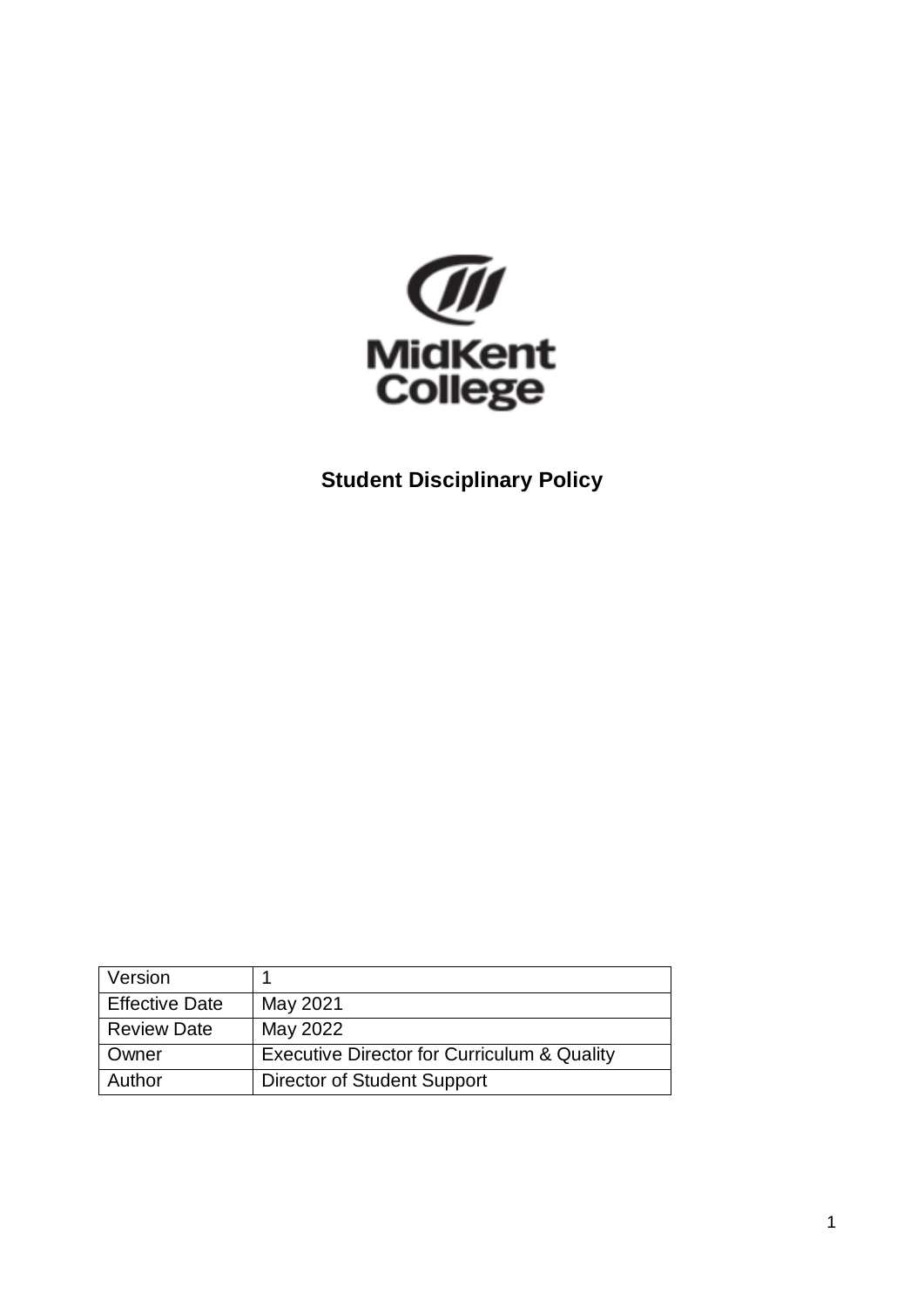# **Part A - Policy**

#### 1. **Policy Statement**

- 1.1.The College is an environment where we want to prepare all our students for the world of work. All students are expected to observe the College Code of Conduct and conform to a high standard of discipline, general behaviour and the normally accepted rules which apply to society as a whole.
- 1.2.If, after having been made aware of the responsibilities at Induction, students disregard these expectations, then disciplinary procedures will be instigated. However, it is the College policy to first explore the reasons for any misconduct and to provide opportunities for students to improve their behaviour. For some students, this may result in the provision of additional or other support or reference to other policies and procedures as appropriate.

#### **2. Purpose and Objectives**

- 2.1.The purpose of this policy is to ensure that all students are able to complete their course successfully without disruption caused by their own or others' misconduct. The policy is designed to be used with students in the event of a serious misdemeanour or as soon as a pattern of poor behaviour becomes apparent in order to help them to improve their behaviour and/or performance.
- 2.2.The objectives of this Policy are to ensure that:
	- A high standard of discipline and behaviour are observed by students through all aspects of their time at the College.
	- The College remains a friendly, welcoming and purposeful environment where everyone is treated with respect and students are prepared well for the world of work.
	- All managers, staff and students understand the disciplinary policy and are conversant with the detailed procedures should they be involved in its use.
	- When necessary, disciplinary procedures are instigated that are consistent, effective and fair.

#### **3. Implementation**

- **3.1.**Most matters concerning student discipline are of a minor nature and should be dealt with by the lecturer/tutor in the course of their normal duties, with any issues resolved prior to commencing any disciplinary action. Occasionally, breaches of discipline may occur which are more serious and result in formal procedures being enacted.
- **3.2.**It is essential that accurate records of telephone calls, discussions, actions taken, etc with students are recorded on the College's ProMonitor system within the 'learner comments' section. If disciplinary action is taken, the notes will form a valuable part of the substantiating evidence. All correspondence should be typed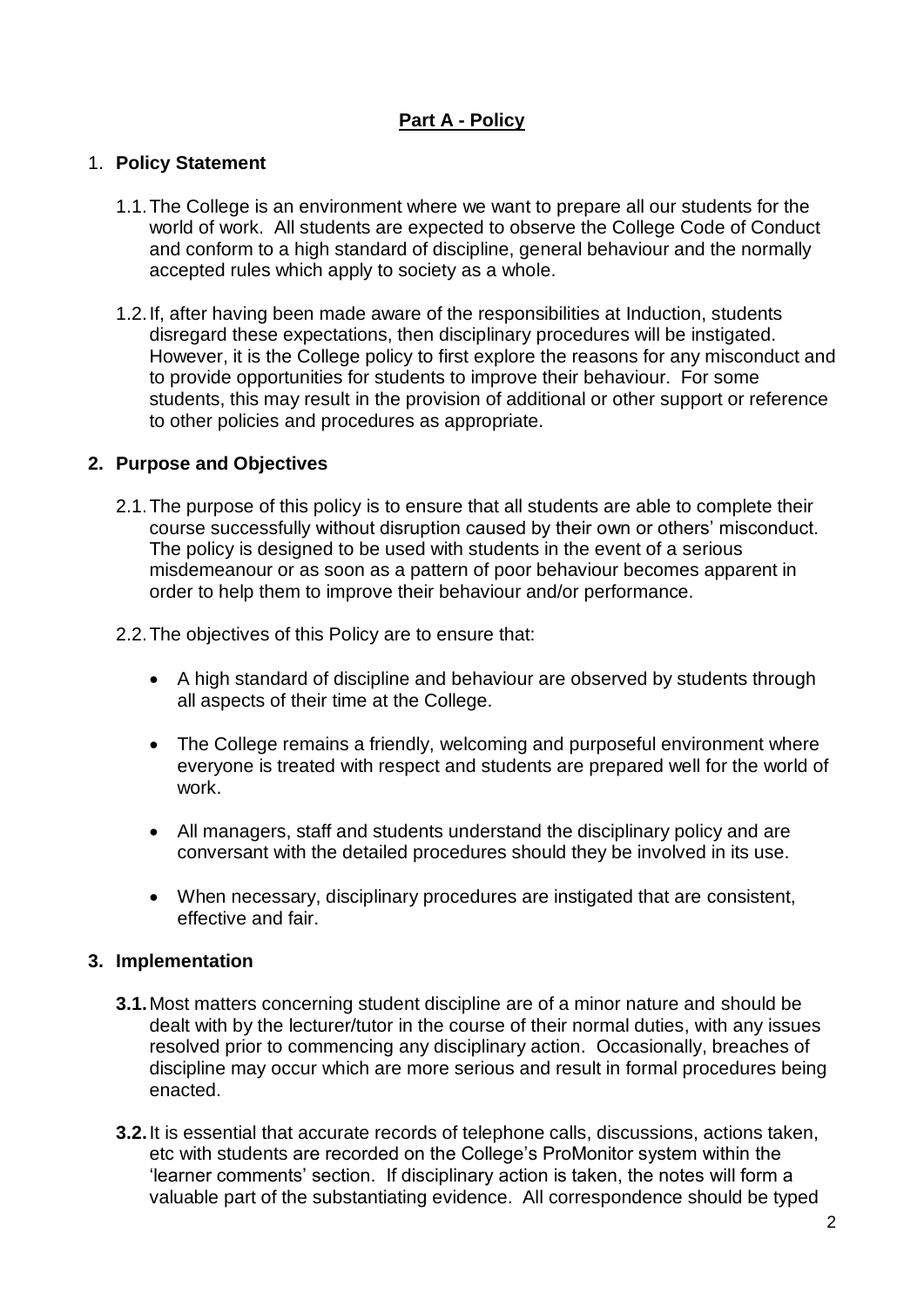and processed by the curriculum department's administrator, who will ensure that the documents are uploaded onto ProMonitor.

### **4. Principles of the Disciplinary Procedure**

- 4.1.The Progress and Performance Tutor / Lecturer should ensure that the concerns have been discussed with the student and that there has been no significant progress made.
- 4.2.1:1 meetings should be arranged to give both the tutor and the student the opportunity to discuss any support needs, such as learning support, study skills support, welfare/financial support, etc.
- 4.3.The College ProMonitor system should be used to record all conversations / actions that have taken place or been agreed.
- 4.4.Any investigation will be dealt with fairly, impartially and confidentially.
- 4.5.The student, along with their parent, guardian or carer (if student is under the age of 18), will be informed of the complaint/concern and will be given the opportunity to give explanations before any decision is made.
- 4.6.No student will be suspended or asked to leave College for a first breach of College discipline, except in cases of gross misconduct.
- 4.7.Students with Additional Learning Needs will need an approach that recognises their specific needs. Staff must seek advice and guidance from the Assistant Principal of Student Support Services to ensure that any special considerations are taken into account. This will not negate the same expectations around behaviour and conduct.
- 4.8.The student will have the right of appeal against any disciplinary action and imposed sanction. The procedure may be implemented at any of the stages that follow if the student's behaviour or level of performance warrants it.

## **5. The Four Stages of the Disciplinary Procedure**

- 5.1.It is envisaged that most students will be put initially onto Stage 1 of this procedure. More serious matters can lead to a student being put straight onto Stage 2, Stage 3 or Stage 4 (in cases of gross misconduct, for example). At Stages 1 and 2, if there is no improvement within the agreed timescale, a student can be moved up to the next stage as appropriate.
- **5.2.**Each Stage of the procedure centres on a meeting between the student and relevant member of staff. Meetings will be conducted fairly and openly, allowing both the student and staff to state their case. If a student fails to attend, or leaves the meeting, the meeting will still proceed in their absence. Appropriate documentation will be referred to (eg attendance data, student incident form, witness statements, etc). At Stages 1, 2 and 3, a formal letter detailing the agreed action to be taken with the student will be sent to the student and/or parents, guardian or carer (if student is under 18 years of age). In the case of students being over the age of 18, the letter will be adapted and sent directly to the student.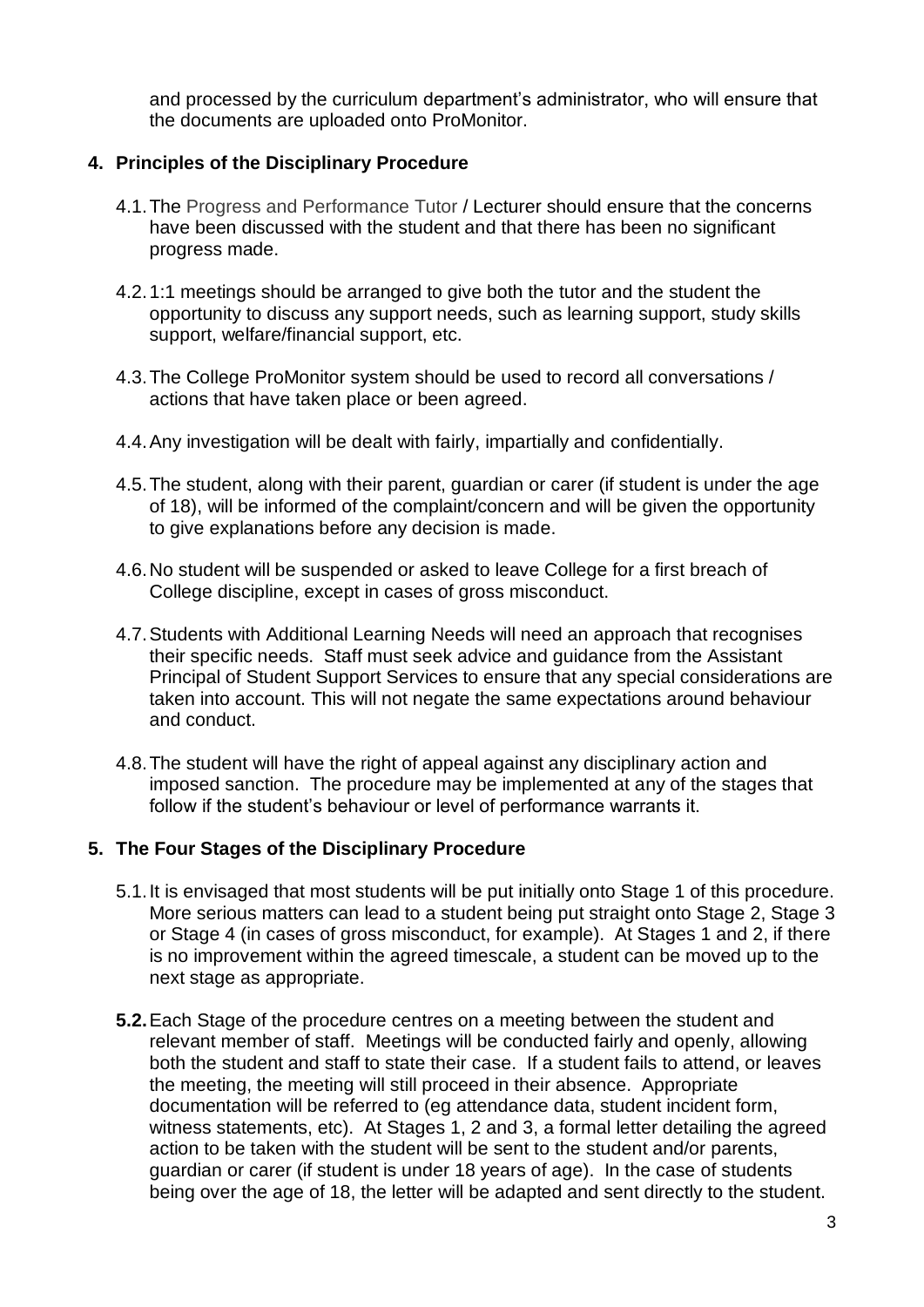It will state the cause for concern, the support which the College will offer to the student and the action expected from the student.

#### **5.3.Stage 1 – First Written Warning from the Study Programme Co-ordinator / Curriculum Manager**

If a student's behaviour or performance does not meet acceptable standards, his/her Study Programme Co-ordinator and/or Curriculum Manager will arrange to meet with the student to discuss the action required for improvement and any support needed. The student will be given a formal warning by the Study Programme Co-ordinator or Curriculum Manager. The student will be informed of the improvement required and the timescales to improve by. This will be confirmed in writing curriculum department Office, and the letter will be sent to student and/or parents, guardian and/or carer (if under the age of 18) or employer. It will warn that the next Stage (Stage 2) will be invoked if there is no satisfactory improvement.

Possible reasons for a Stage 1 Disciplinary could include the following minor misconduct:

- Poor attendance
- Poor punctuality
- Poor work rate
- Repeated failure to submit work
- Minor academic misconduct
- Disruption of learning
- Use of offensive language

*Note: it is not intended that students will be issued with multiple Stage 1 warnings for different matters of minor misconduct. Such matters will affect the student's ability to achieve and will contribute to the overall performance of the student. Therefore, if a student has been issued with a Stage 1 Warning previously during their time at the College, any further issue will automatically escalate to a Stage 2.* 

## **5.4.Stage 2 – Second Written Warning from Head of Department**

If there is a more serious cause for concern or if a student fails to respond positively to the Stage 1 warning from the Study Programme Co-ordinator or or Curriculum Manager, a second formal warning will be given to the student by the Head of Department. The Head of Department will arrange a meeting with the student who will be advised of the improvement required and the timescales to improve by. This will be confirmed in writing by the curriculum department office, and the letter will be sent to the student or their parent, guardian or carer (if under the age of 18) or employer. It will warn that the next Stage (Stage 3) will be invoked if there is no satisfactory improvement within the given timescale.

Possible reasons for a Stage 2 Disciplinary could include the following misconduct:

- No improvement despite Action Plan at Stage 1
- Breach of Health and Safety Policy and legislation
- Verbal abuse of students or staff, direct or indirect
- Academic misconduct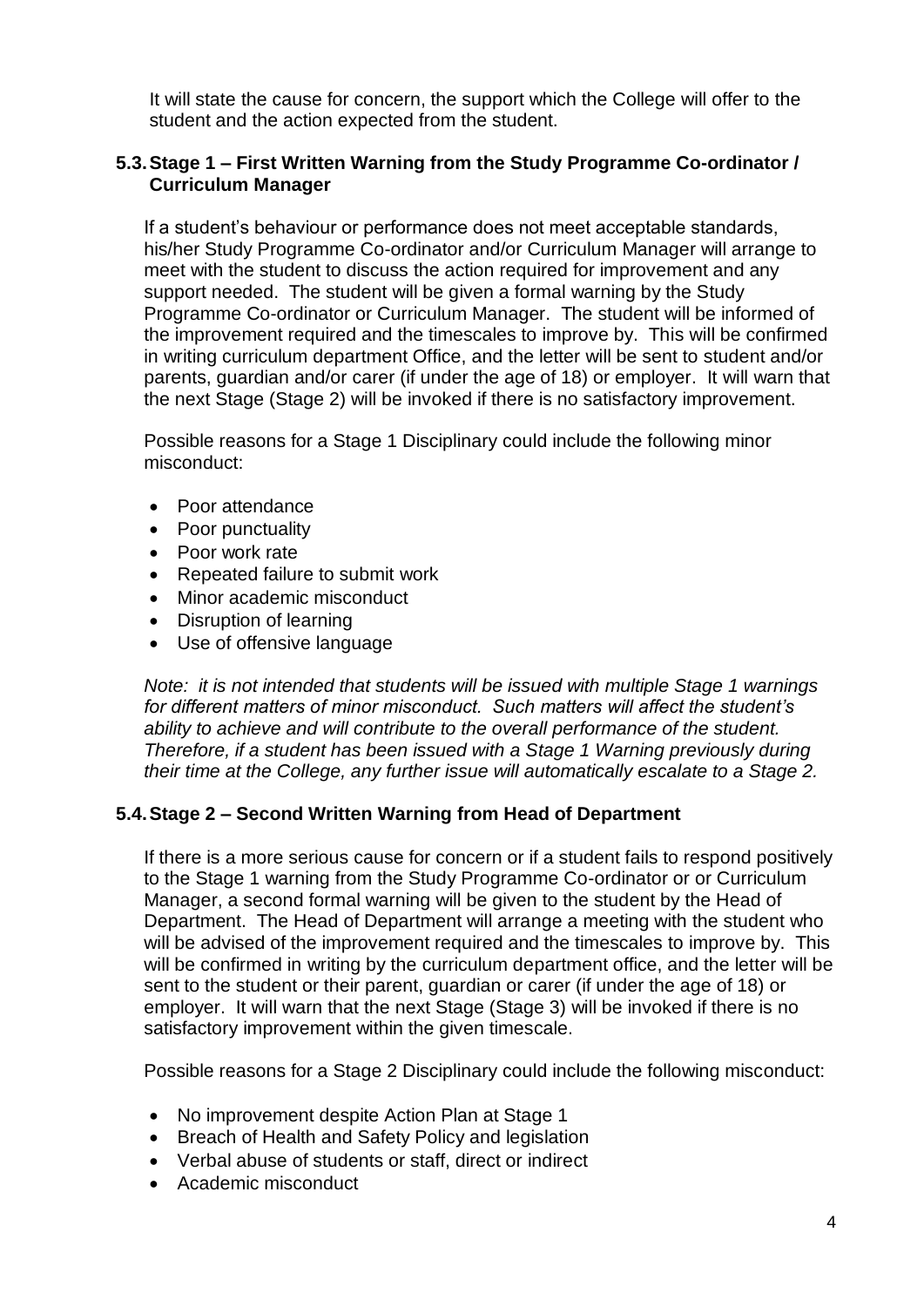- Serious or repeated disruption to learning
- Non-compliance with a reasonable request from staff
- Conduct that damages the reputation of the College

# **5.5.Stage 3 – Final Written Warning from the Curriculum Director**

A final written warning will be given by the Curriculum Director when either:

- Level 2 has been invoked and there is no improvement within the given timescales; or
- The breach of College discipline is serious enough to warrant only one written warning, but not serious enough to require the student to leave the College.

The Curriculum Director will meet with the student and in the case of 16-18 year olds, parents, guardian and/or carer will be invited to the disciplinary meeting. The Curriculum Director will give details of the concerns/allegations and will make it clear that the student will be asked to leave College if there is no immediate satisfactory improvement. This will be confirmed in writing by the curriculum department office and the letter will be sent to the student or their parent, guardian or carer.

Possible reasons for a Stage 3 Disciplinary could include the following serious misconduct:

- No improvement despite Action at Stage 2
- Vandalism
- Threatening behaviour
- Alcohol or drugs related incident
- Accessing inappropriate material on to IT network
- Serious breach of Health and Safety policy and legislation
- Serious academic misconduct
- Serious misconduct that damages the reputation of the College

# **5.6.Stage 4 – Possible exit from College – Executive Director**

If the behaviour or performance is still unsatisfactory and the student still fails to reach the agreed standards, he/she will be asked to leave the College. Only a member of the College Executive Team may take this action. The student and his/her parents, guardian or carer (in the case of 16-18 year olds) or employer will be invited to a disciplinary hearing and the outcome confirmed in writing. The student has the right of appeal to the Principal of the College.

Possible reasons for a Stage 4 Disciplinary could include the following gross misconduct:

- Serious vandalism
- Use or possession of items that can be used as weapons
- Assault and any form of bullying or harassment
- Serious alcohol or drugs related incident
- Wilful negligence leading to loss or damage to property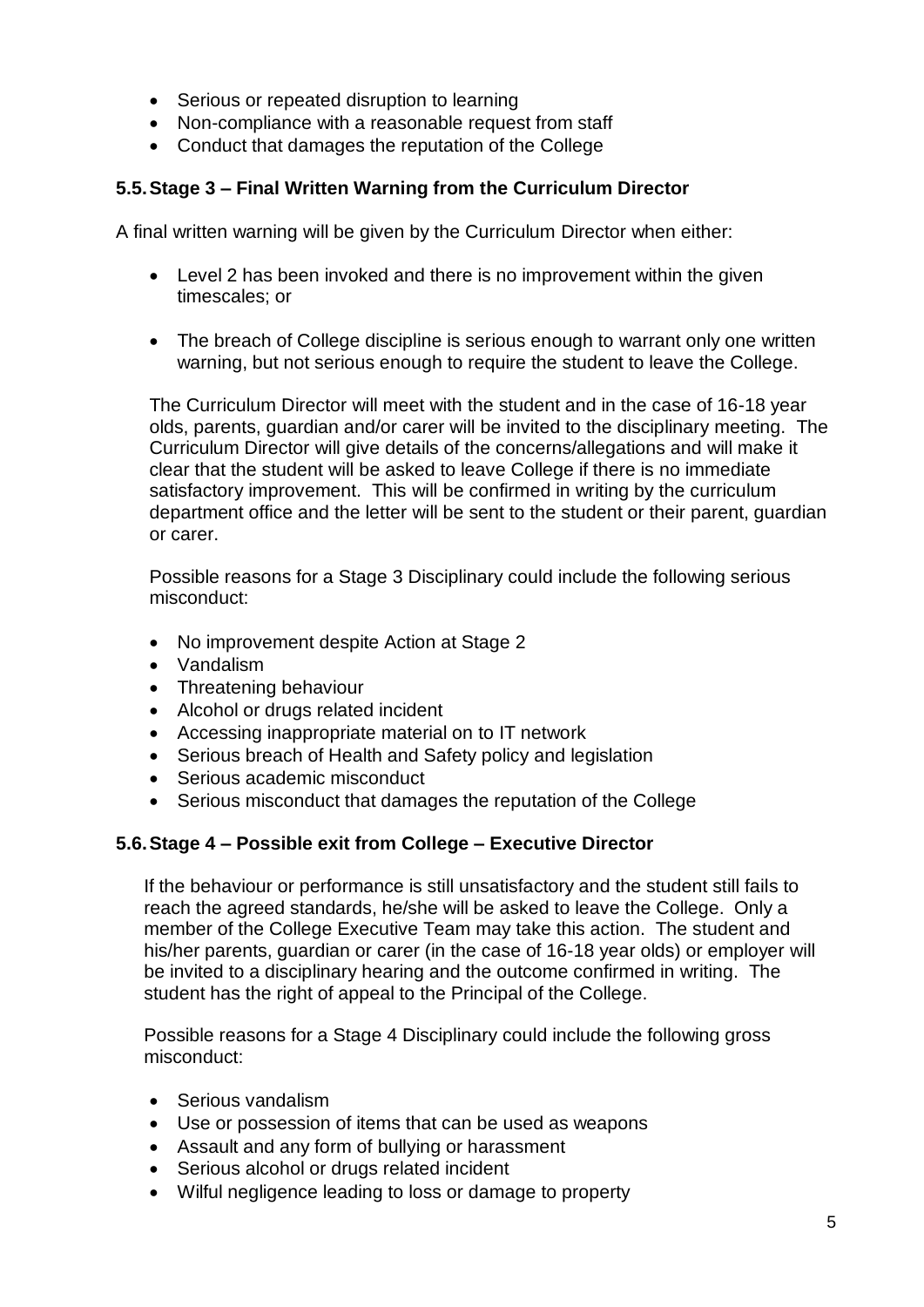- Conduct that places the student concerned, other students or staff in danger or causes injury to the student concerned, other students or staff
- Serious misconduct that seriously damages the reputation of the College
- No improvement despite action at Stage 3

#### **6. Suspension**

- 6.1.In cases of suspected/alleged gross misconduct, a student may be suspended pending an investigation and a Stage 4 meeting. Suspension may only be carried out on the authority of a Curriculum Director. The Executive Assistant to the Executive Director for Curriculum and Quality must be immediately informed of any suspensions.
- 6.2.A written account of the reasons for suspension and formal confirmation of the suspension will be sent to the student, and the parent/guardian/carer if under the age of 18. A Stage 4 hearing will be held within 10 working days.

## **7. Appeals**

- 7.1.The appeal must be submitted in writing to the Principal of the College within 14 days of the exclusion letter. Appeals against expulsion may normally be made for one of the following reasons:
	- That the judgement is incorrect or flawed
	- That the sanction imposed is unduly harsh
	- That new evidence has become available which may change the initial judgement
- 7.2.The Principal has the right to amend the sanction initially imposed at the disciplinary meeting. In some cases, this may result in an increased penalty.

## **8. Quality and Monitoring**

- 8.1.Monitoring of Stages 2, 3 and 4 disciplinary records will take place by Heads of Department and Curriculum Director to ensure that students are receiving equitable treatment under the procedures.
- 8.2.An annual report will be made to the College Executive Team and to the Board of Governors, providing information regarding numbers, action and outcomes of the application of the disciplinary procedure.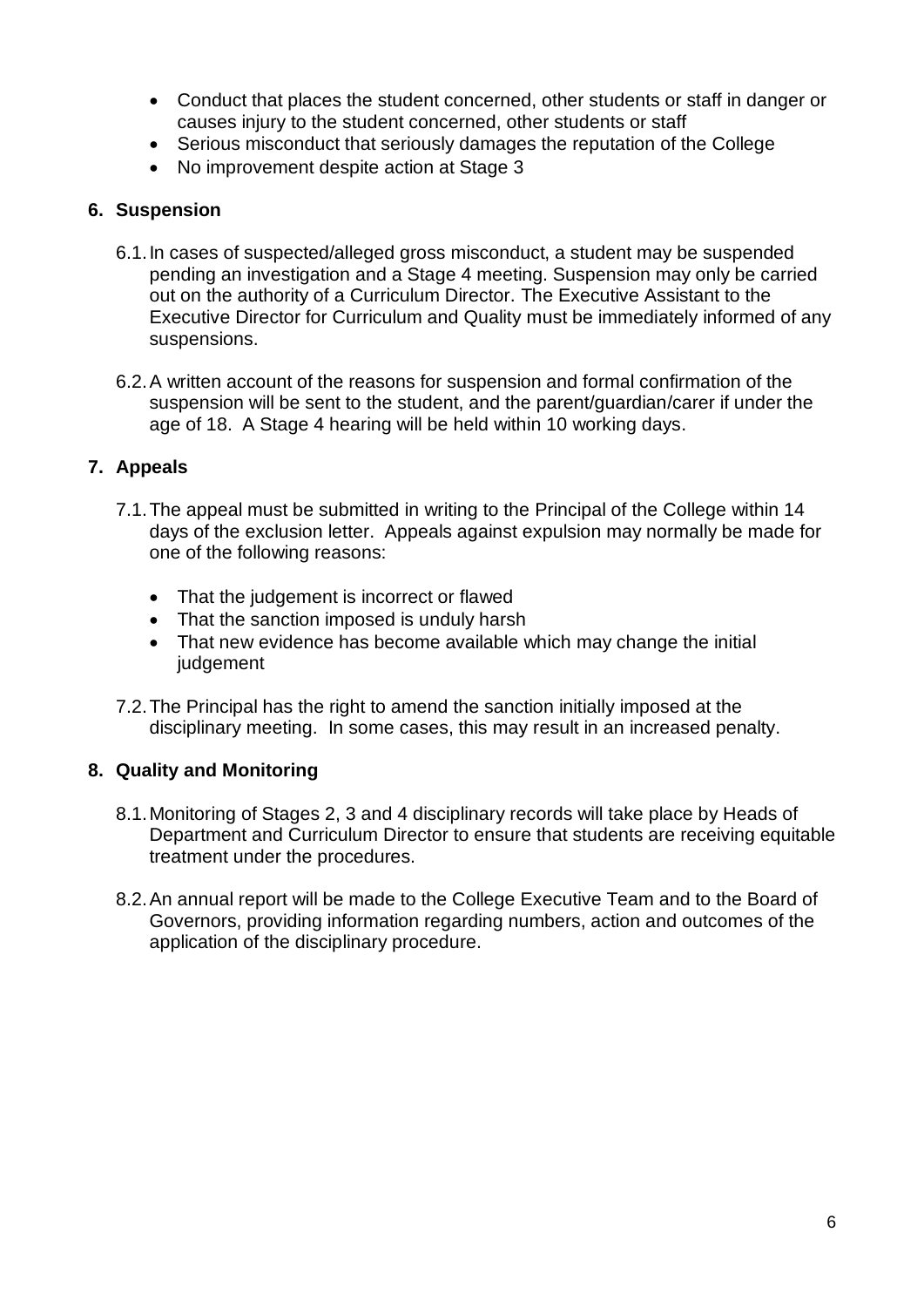## **Part 2 - Procedures relating to the Conduct of Students at MidKent College**

#### **Procedures for a Stage 1 – First Written Warning from Study Programme Coordinator / Deputy Head of Department**

- 1. A first written warning would normally follow a repetition of a breach of conduct for which conduct discussions have already been given, or for an incident of a more serious nature which is deemed by staff to warrant a more serious sanction.
- 2. The Study Programme Co-ordinator or Deputy Head of Department will arrange to meet with the student, where a discussion will be held on any action needed to correct the situation and the timescales needed to improve by. The student will also be warned that if there is no satisfactory improvement, then the next Stage of the disciplinary policy will be invoked.
- 3. The discussion, along with agreed actions and timescales will be confirmed in writing, which will be sent by the relevant department administrator. If the student is under the age of 18, a copy of the letter will be sent to parents, guardians or carer or employer. Copies of the letter will be uploaded to ProMonitor.
- 4. It is the responsibility of the Study Programme Co-ordinator and/or Deputy Head of Department to ensure they monitor the progress of the student, and all details of discussions are recorded under 'Learner Comments' in ProMonitor within 24 hours.

#### **Procedures for a Stage 2 – Second Written Warning from Head of Department**

- 1. A second written warning will be issued if the student has not responded positively to a Stage 1 warning, or if a more serious cause of concern has occurred.
- 2. The Head of Department will arrange to meet with the student, who will be advised of the improvement required and the timescales needed to improve.
- 3. The discussion, along with agreed actions and timescales will be confirmed in writing, which will be sent by the relevant department administrator. If the student is under the age of 18, a copy of the letter will be sent to parents, guardians or carer or employer. Copies of the letter will be uploaded to ProMonitor.
- 4. The student will be warned that the Stage 3 of the disciplinary process will be invoked if there is no satisfactory improvement within the given timescale.
- 5. It is the responsibility of the Head of Department to ensure they monitor the progress of the student, and all details of discussions are recorded under 'Learner Comments' in ProMonitor within 24 hours.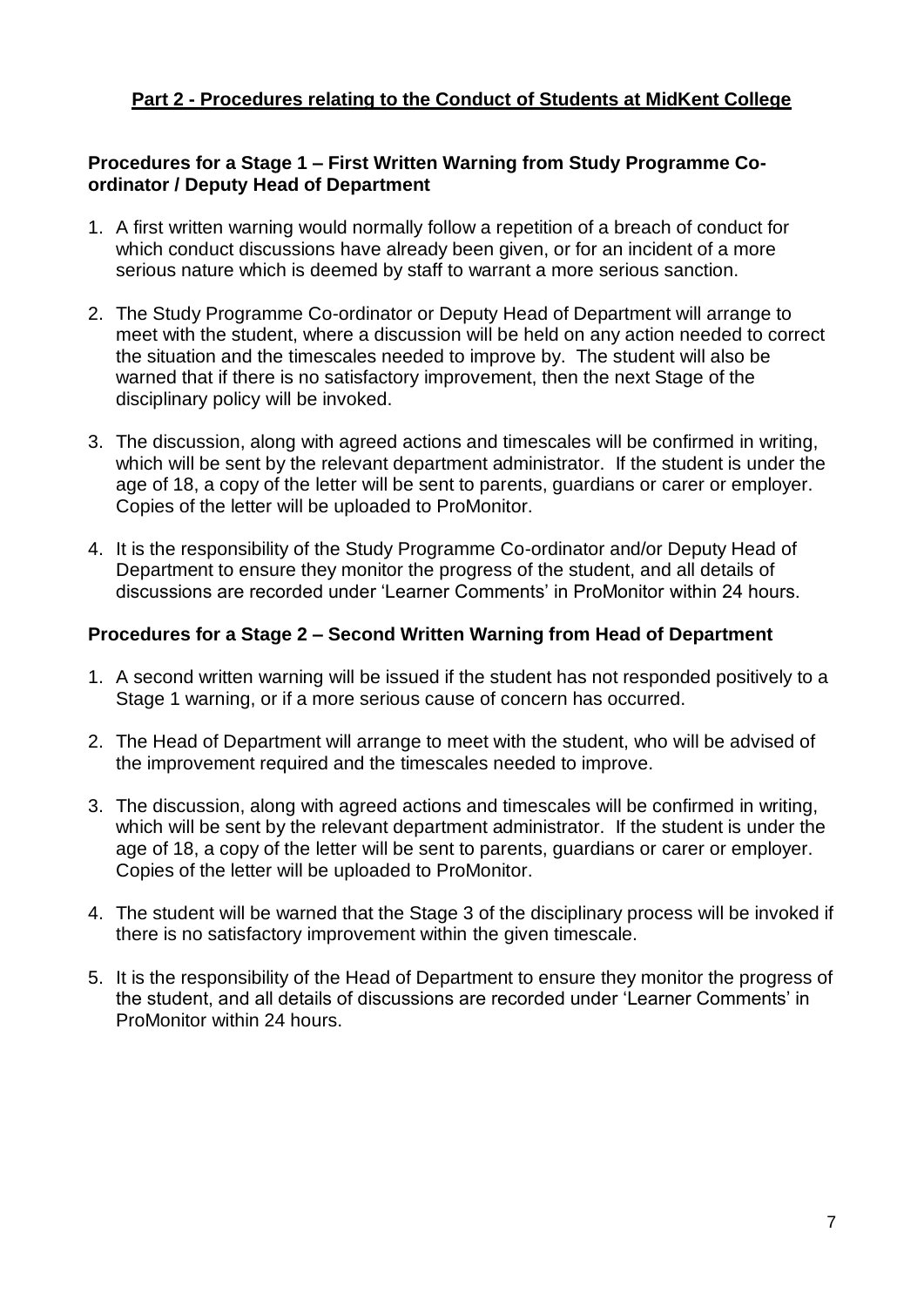#### **Procedures for a Stage 3 – Final Written Warning from the Curriculum Assistant Principal**

- 1. The issuing of a Final Written Warning results from more severe cases of misbehaviour, or where students have failed to respond positively to previous warnings or sanctions.
- 2. The Assistant Principal will convene a meeting with the student where details of the concerns and/or allegations will be discussed, and it will be made clear that the student will be asked to leave College if there is no immediate satisfactory improvement.
- 3. The discussion, along with agreed actions and timescales will be confirmed in writing, which will be sent by the relevant department administrator. If the student is under the age of 18, a copy of the letter will be sent to parents, guardians, carer or employer. Copies of the letter will be uploaded to ProMonitor.

#### **Procedures for Stage 4 – Possible Exit from College**

- 1. This stage deals with incidents of serious misconduct, or where students have failed to respond positively to previous warnings and sanctions. If the alleged offence is being investigated by a statutory authority, ie the Police, the process for this section will not apply until the investigations are completed.
- 2. A Curriculum Assistant Principal or designated Senior Manager may give permission for the student to be suspended immediately pending consideration of the case. Any such suspension will not exceed 20 days. The Assistant Principal or Senior Manager has the right to extend these time limits outside of normal term time.
- 3. The Curriculum Assistant Principal or designated Senior Manager will report any suspension promptly to the relevant Curriculum Department Administrator, and they will inform the students' parent, guardian or carer (if the student is under the age of 18 at the time of the incident) and to the student's employer, if appropriate. A copy of the Disciplinary Policy must accompany the letter to the student/parents or employer. A copy of the letter of suspension should be sent to the Study Programme Co-ordinator, Head of Department and Security, for their information.
- 4. A second serious incident of a student receiving a final written warning, or an incident of serious misconduct, will initiate an immediate investigation of the circumstances. The investigation may involve taking signed and dated statements from the student and all the witnesses involved.
- 5. Following the suspension, the appropriate Assistant Principal Curriculum (presenting officer) will compile papers with support from their Department Administrator. These will be sent by recorded delivery to the student and, if under 18, to the parent, guardian or carer, with notification of the date, time, venue of the meeting at least five days' prior.
- 6. It is the responsibility of the College to inform the employer, if a student is an apprentice, in writing of the meeting, but it is the responsibility of the student to seek appropriate time off work to attend.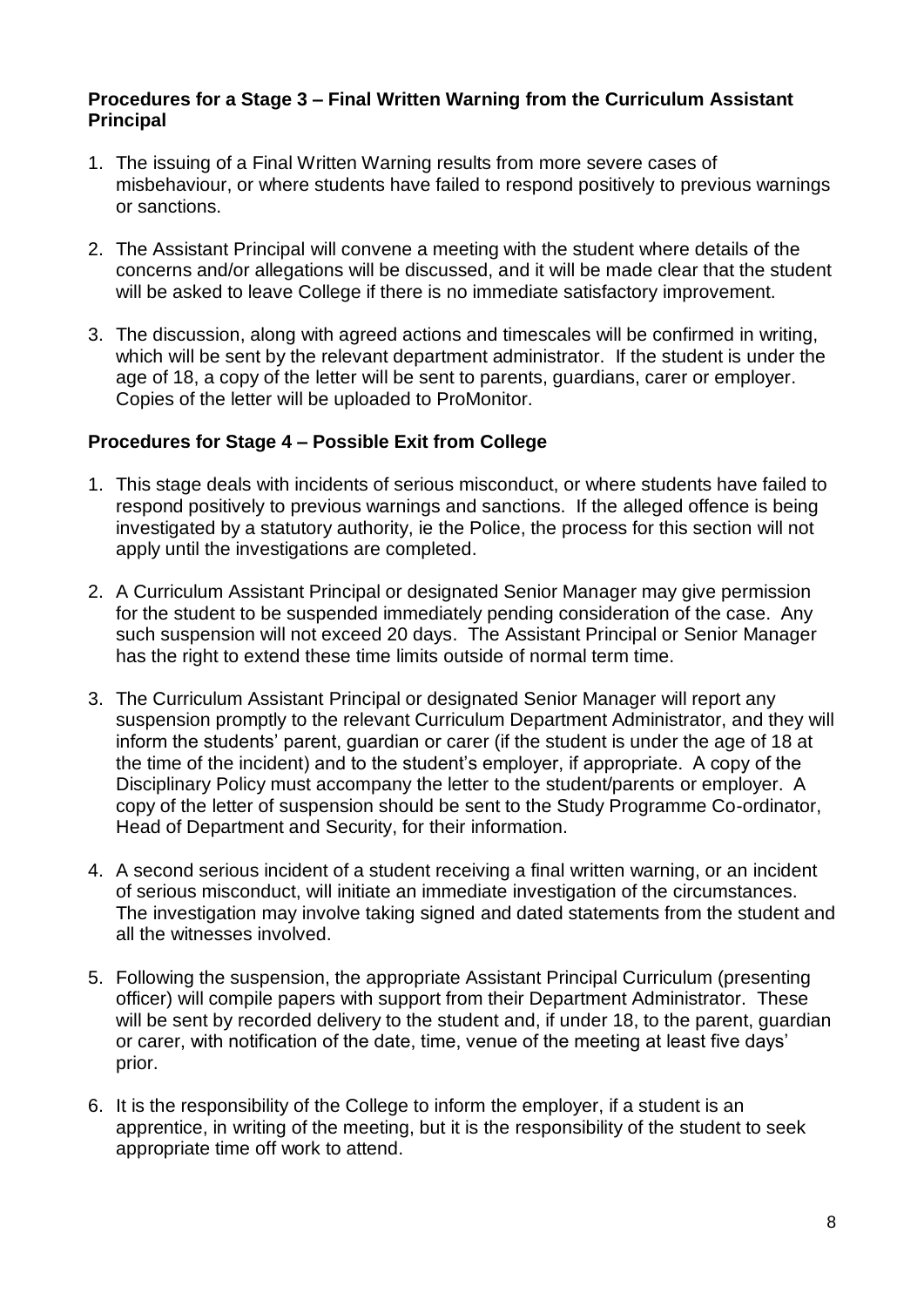**7.** The student will also be informed that he has the right to appear and address the meeting, and to be accompanied by a parent, guardian or carer.

### **Procedure at a Disciplinary Hearing**

- 1. The proceedings will be strictly confidential. The proceedings of the meeting will be recorded in the form of minutes by an Executive Assistant, and they will include full details of the decision.
- 2. At the meeting, a member of the College Executive Team or delegated Senior Manager, will have the written statement of the case and the notes of the investigation.
- 3. The Presenting Officer (Curriculum Assistant Principal or designated senior manager) will read the report of the alleged offence and refer to the notes of the investigation as appropriate. The student will be asked if they agree with the report.
- 4. The Executive Director or designated Senior Manager may put questions to the Presenting Officer, the student and witnesses.
- 5. The Executive Director or designated Senior Manager will make their decision after the student and, if applicable, their parent, guardian, carer or friend have withdrawn. The Executive Director or designated Senior Manager will be empowered, in accordance with the Articles of the Government, to take a decision which may include a decision to exclude a student.
- 6. The Executive Director or designated Senior Manager's decision will be communicated to the student via the relevant Curriculum Assistant Principal by telephone. In addition, it will also be communicated to the student in writing by recorded delivery. This letter will be created and sent by the Executive Assistant, with copies sent to parents, guardian or carers, if under the age of 18 or employer.
- 7. The student will be notified of his right of appeal against the decision by writing to the Principal within 14 days of the date of the exclusion letter. The student must state the grounds for appeal. They will be given 10 days' notice of any meeting with the Principal to hear the appeal. The student has a right to appear before the Principal accompanied by a parent, guardian, carer or friend, if they wish. The friend may not be a solicitor or any other legally qualified person unless the Principal has consented in advance of the appeal meeting.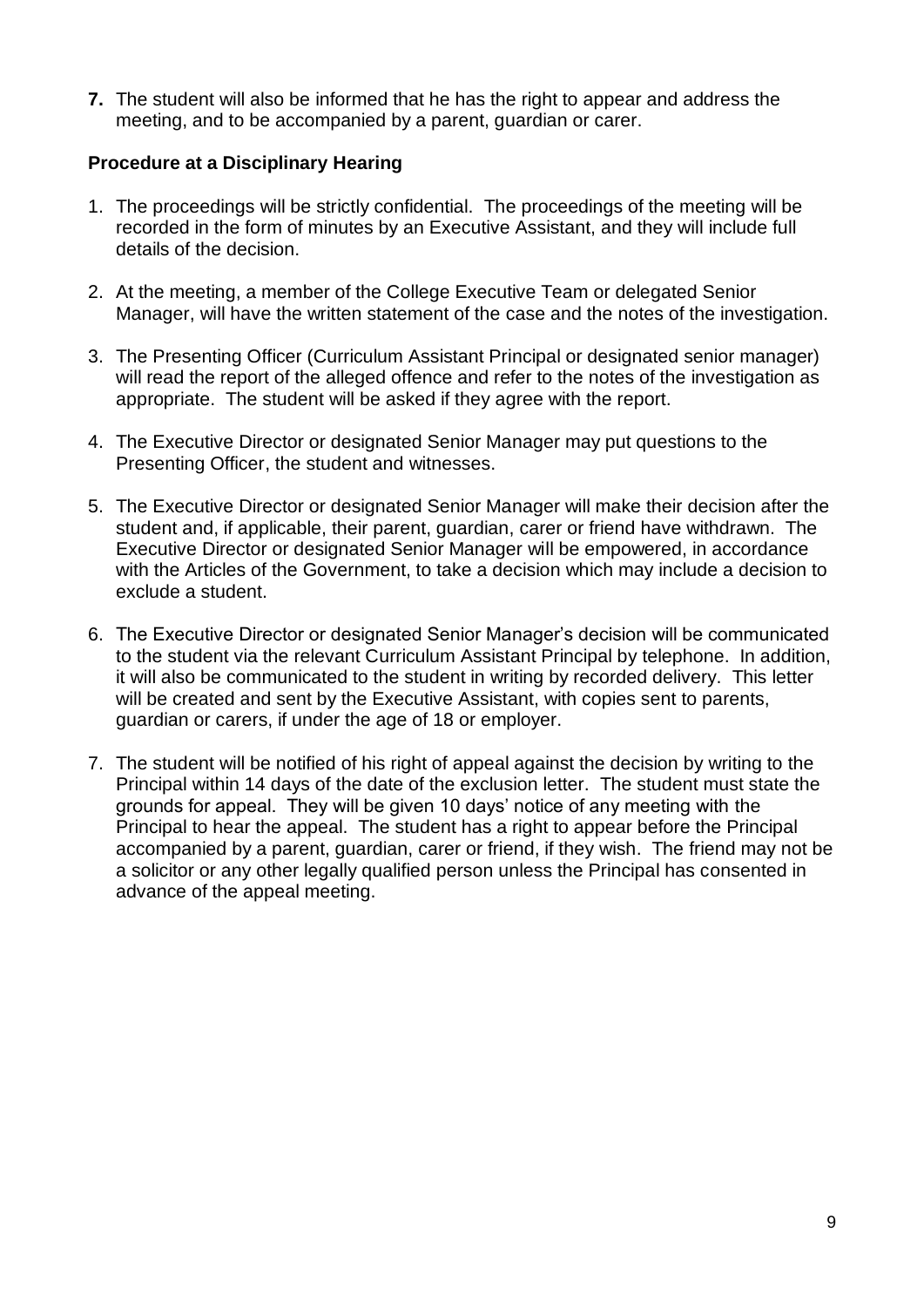# **Appendix**

# **Standard documentation and letters**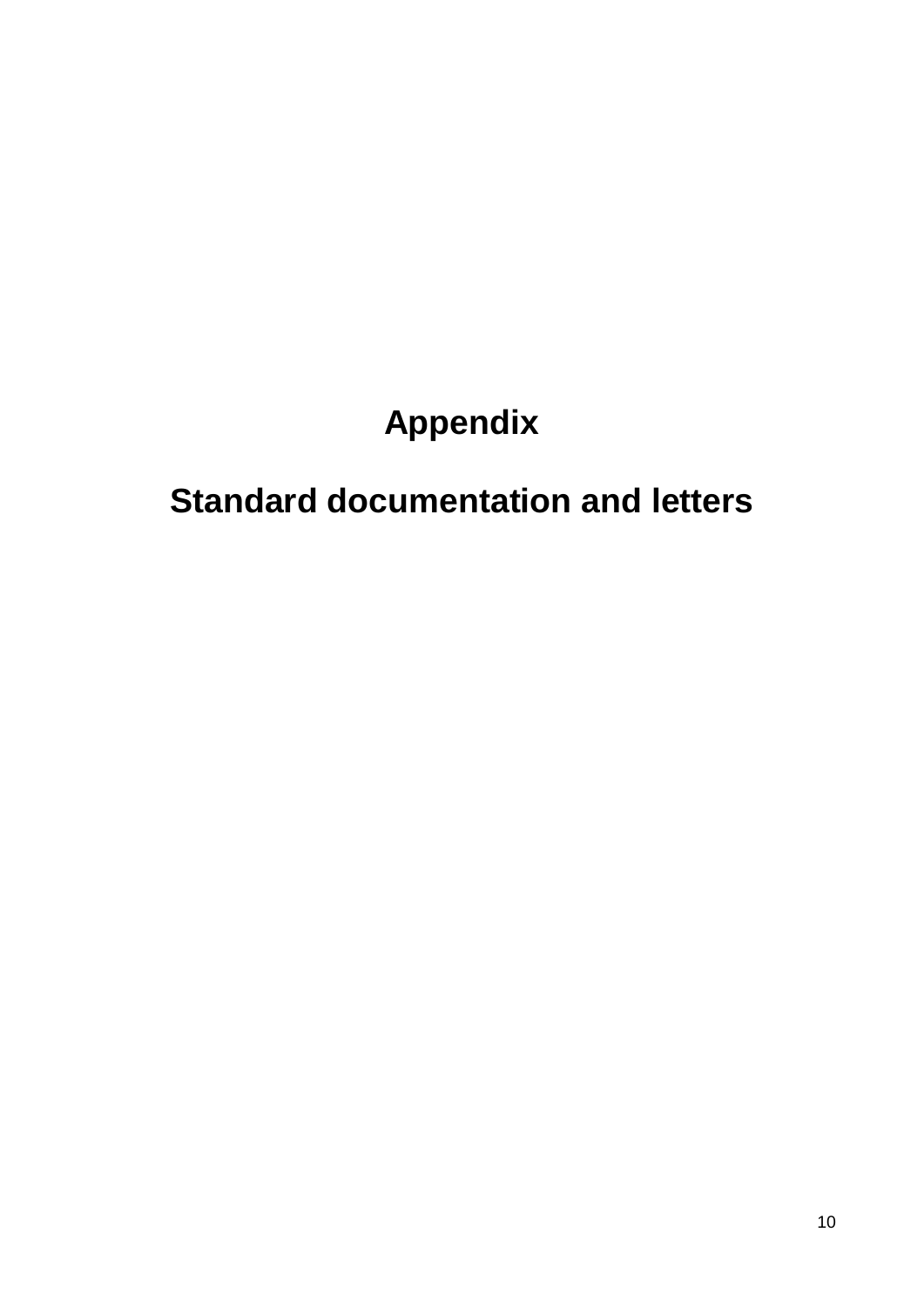

## **STATEMENT OF CASE - FORMAL DISCIPLINARY MEETING**

**Statement of Case against:**

**Course:**

**Campus:**

[INSERT STUDENT NAME] is accused of:

Such behaviour is a serious breach of College regulations. The College's Disciplinary Policy Statement which says:

The College is an environment where we want to prepare all our students for the world of work. All students are expected to observe the various College regulations and conform to a high standard of discipline, general behaviour and the normally accepted rules which apply to society as a whole.

The possible sanctions in this case are a written warning, suspension or expulsion.

[Insert name] Presenting Officer

Date: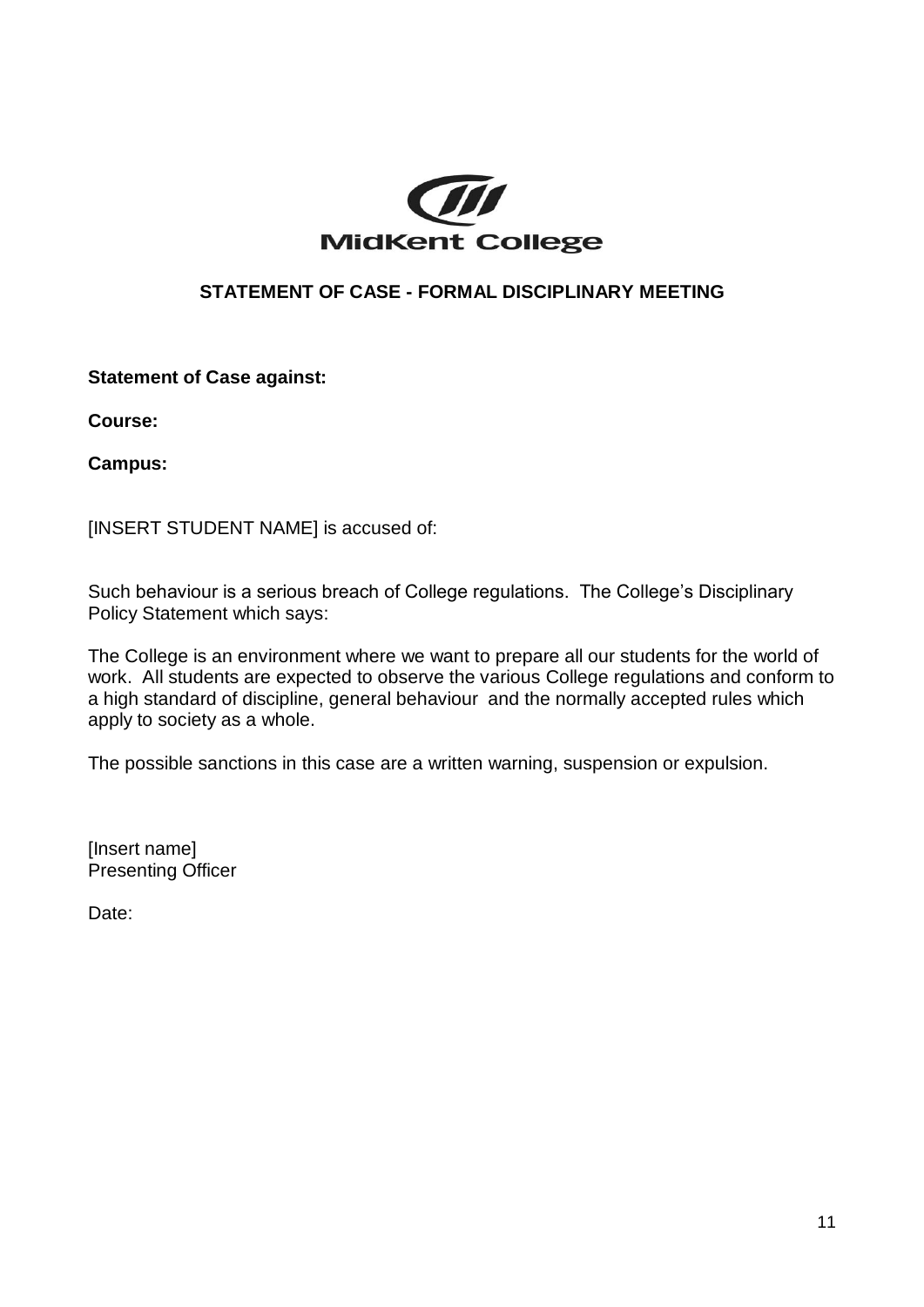# **FIRST WRITTEN WARNING LETTER**

[INSERT DATE]

[INSERT NAME / ADDRESS]

Dear [SALUTATION]

#### **First Written Warning**

This letter constitutes a first written warning following concerns raised by staff at the [Insert Campus] of MidKent College regarding [Insert Reason].

[Give explanation of what took place].

This first written warning constitutes Stage 1 of the MidKent College Student Disciplinary Procedure and will be kept on record. No further action will be taken as long as [Insert Student name] makes the improvements noted by the deadline set. Any further incidents will be dealt with in line with our 'Policy and Procedures Relating to the Conduct of Students at MidKent College'.

Yours sincerely,

#### **[Approved member of staff – Study Programme Co-ordinator / Deputy Head of Department]**

Copies: [NAME], Head of Department [Name], Vice or Assistant Principal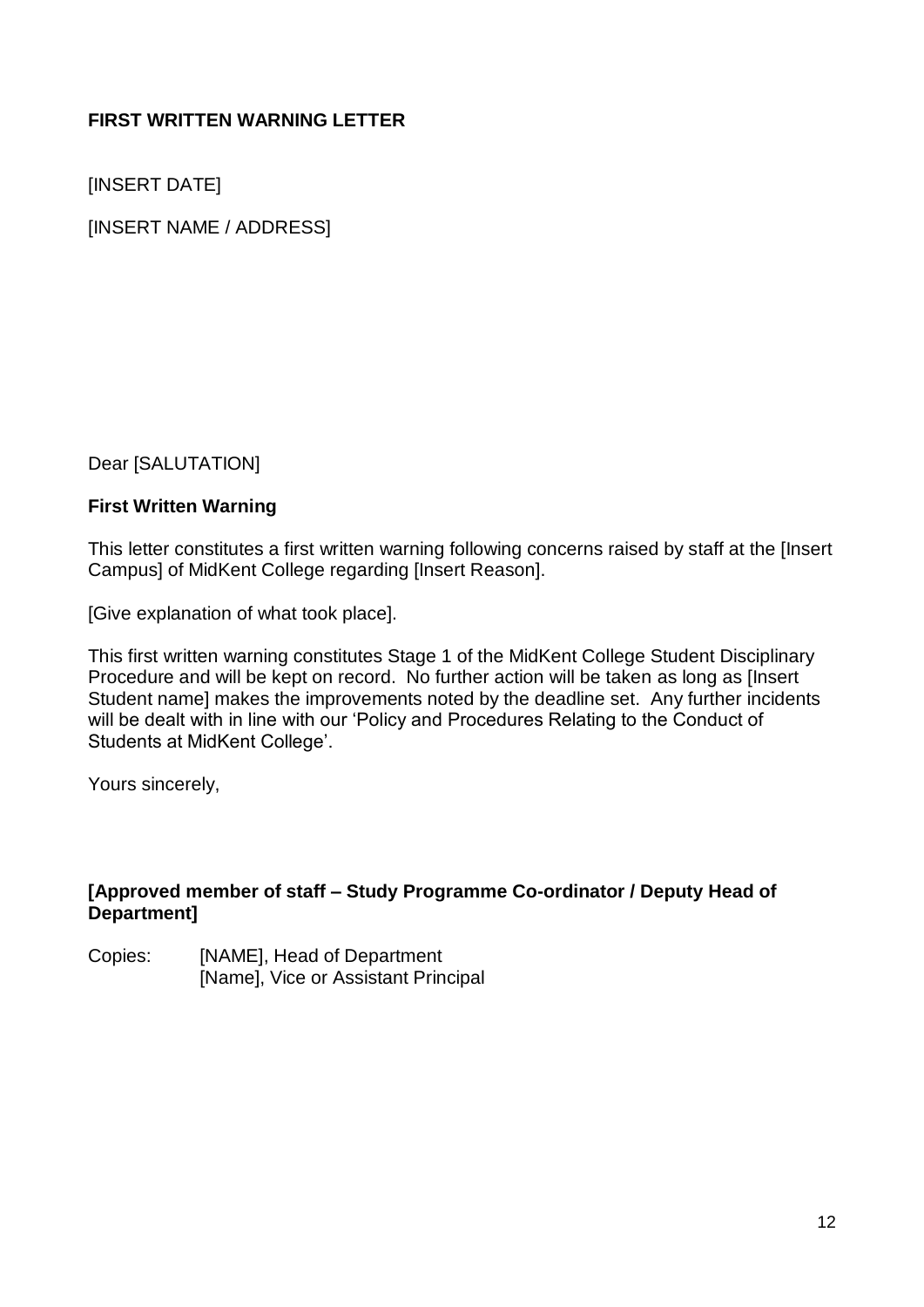# **SECOND WRITTEN WARNING LETTER**

[INSERT DATE]

[INSERT NAME / ADDRESS]

Dear [SALUTATION]

#### **Second Written Warning**

This letter constitutes a second written warning following concerns raised by staff at the [Insert Campus] of MidKent College regarding [Insert Reason].

[Give explanation of what took place].

This second written warning constitutes Stage 2 of the MidKent College Student Disciplinary Procedure and will be kept on record. No further action will be taken as long as [Insert Student name] makes the improvements noted by the deadline set. Any further incidents will be dealt with in line with our 'Policy and Procedures Relating to the Conduct of Students at MidKent College'.

Yours sincerely,

## **[Approved member of staff – Head of Department]**

Copies: [Name], Vice or Assistant Principal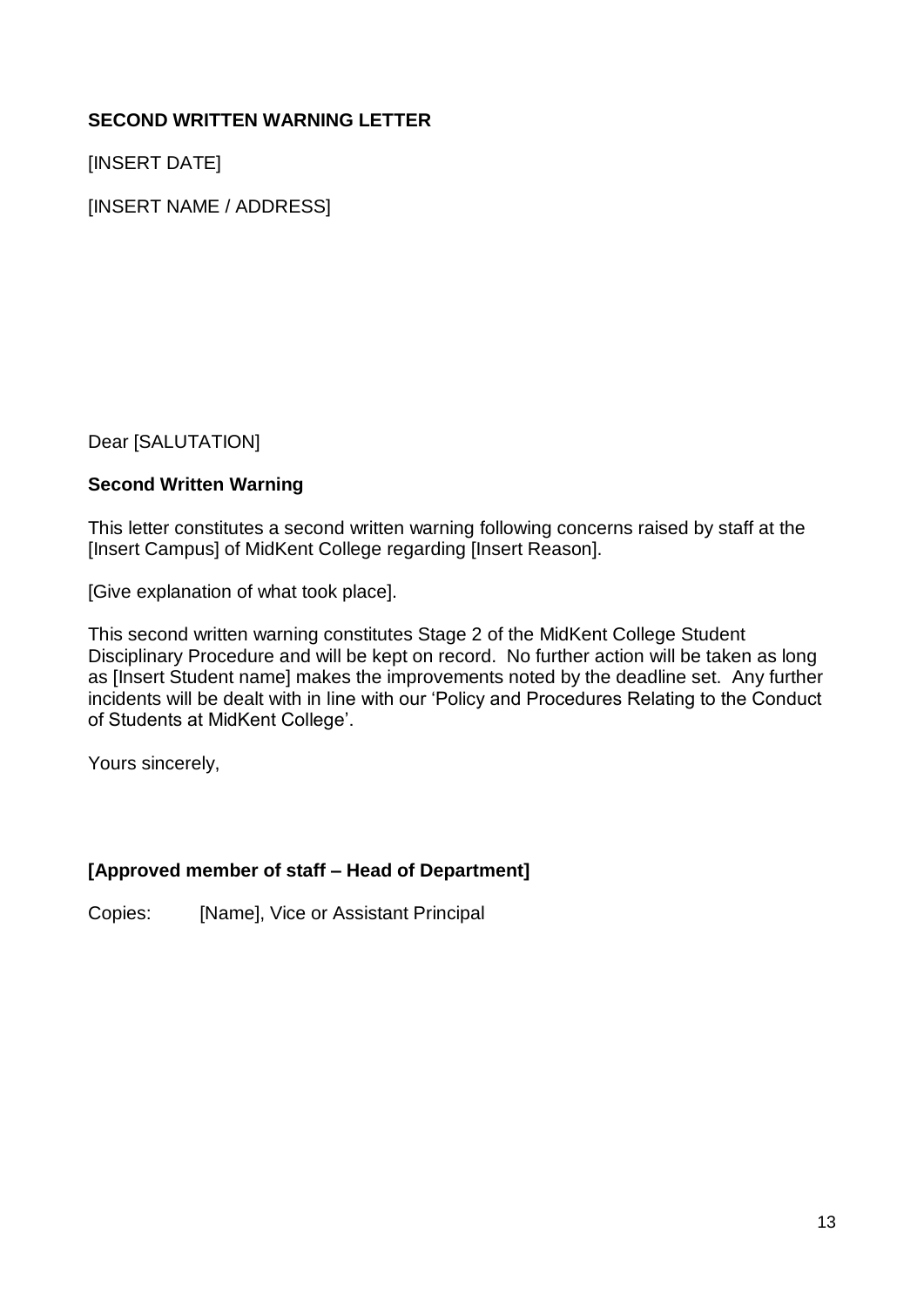# **FINAL WRITTEN WARNING LETTER**

[INSERT DATE]

[INSERT NAME / ADDRESS]

Dear [SALUTATION]

## **Final Written Warning**

Further to our recent meeting, I write to confirm that I have invoked Stage 3 – Final Written Warning of the Students' Disciplinary Procedure.

The actions and timescales for improvement were agreed as [INSERT DETAILS].

This warning will stay on file for the duration of your course. However, I must advise you that if there are any further breaches of College regulations, you can expect to face Stage 4 of the Disciplinary Procedure, which may result in you being asked to leave the College.

Yours sincerely,

## **[Approved member of staff – Vice or Assistant Principal]**

Copies: [Name], Executive Director for Curriculum & Quality [Name], Head of Department [Name], Study Programme Co-ordinator Parents / Guardian [if appropriate]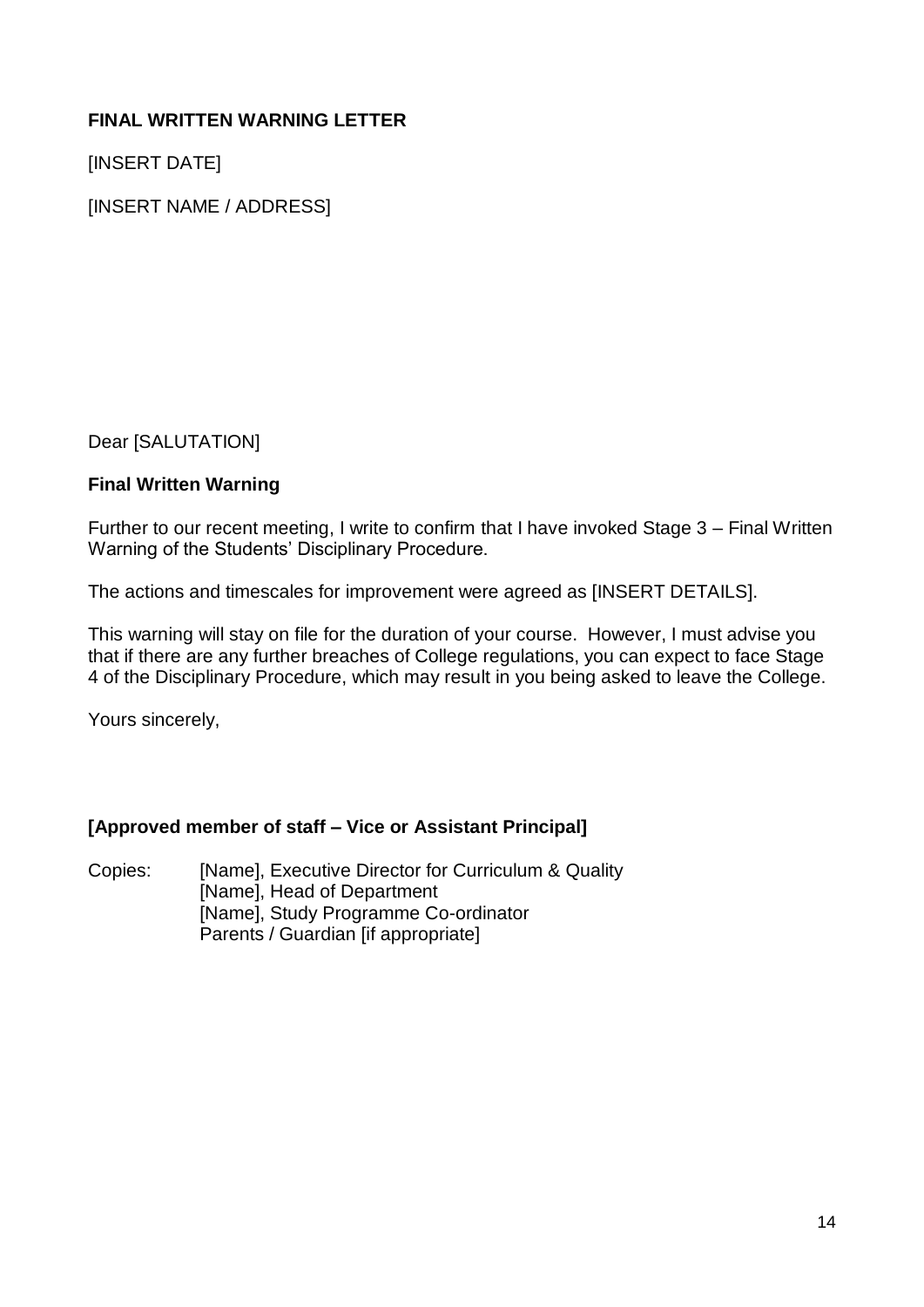# **SUSPENSION FROM COLLEGE LETTER**

[INSERT DATE]

[INSERT NAME / ADDRESS]

Dear [SALUTATION]

#### **Suspension from College**

I am writing to inform you that you are suspended from attending College with effect from [insert date]. Your suspension will not normally exceed 20 days and, therefore, you should not return to College premises until linsert datel, unless requested by either myself, as Presenting Officer, or the Executive Director for Curriculum & Quality.

The reason for your suspension is that you are accused of [Insert full reason as described in the Policy/Procedure). The incident will be dealt with using the 'Policy and Procedures relating to the Conduct of Students at MidKent College', a copy of which is enclosed.

At a later date you will be required to attend a disciplinary meeting. I, or another senior member of College staff, will write to you again informing you when the disciplinary meeting will take place. You will be given at least five days' notice, in writing, of the date of the disciplinary meeting. At that time, you will receive all the relevant documents that may be referred to at the meeting – **please bring these with you.**

You are strongly encouraged to attend the meeting and you have the right to bring a 'friend'. This may not be a solicitor or other legally qualified person, without the prior agreement of the Executive Director for Curriculum & Quality.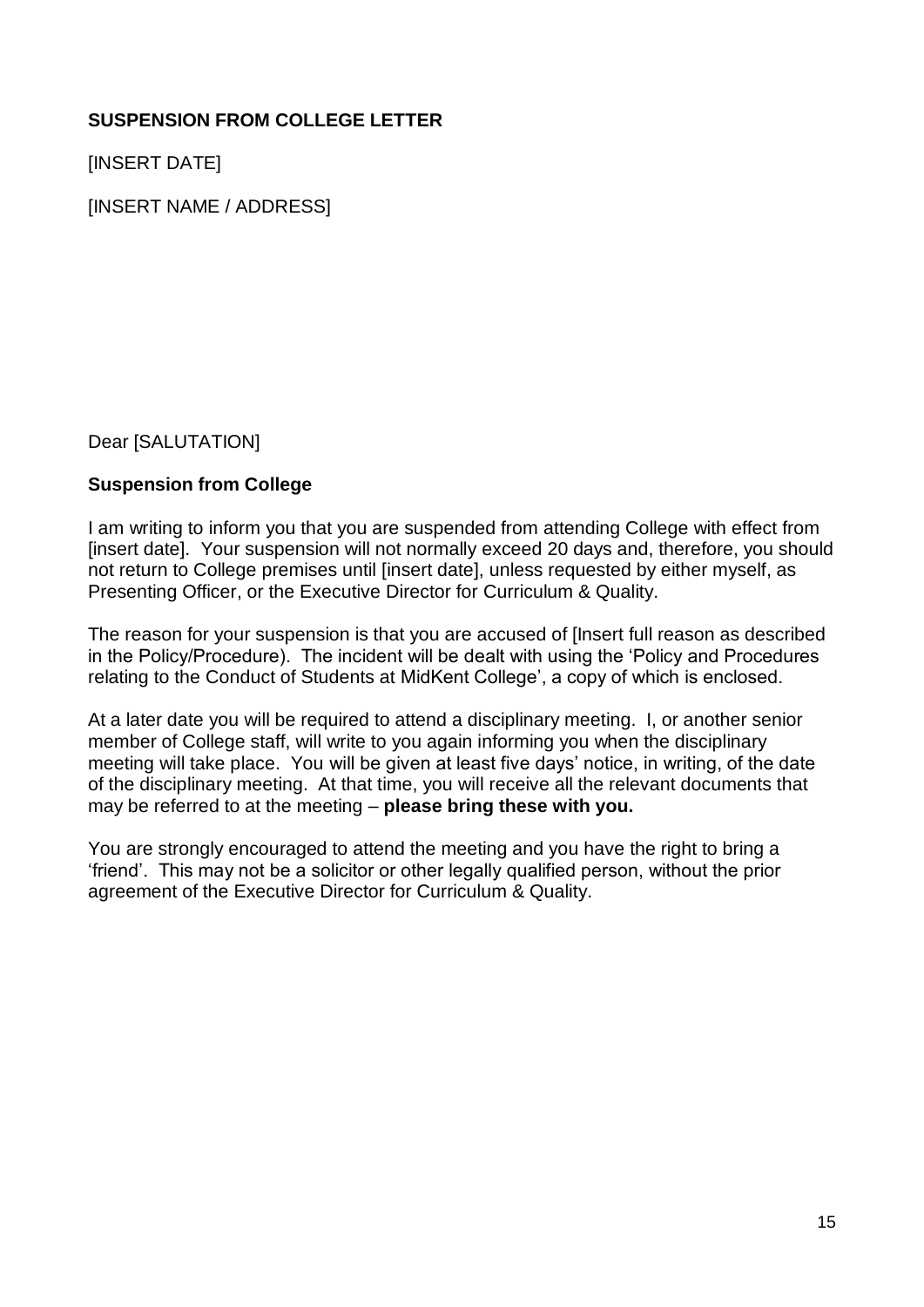I remind you that you may **not** enter College premises until invited to do so.

Yours sincerely,

# **[Enter name] Presenting Officer**

Copies: [Name], Executive Director for Curriculum & Quality [Name], Vice or Assistant Principal [Name], Head of Department [Name], Study Programme Co-ordinator Parents / Guardian [if appropriate]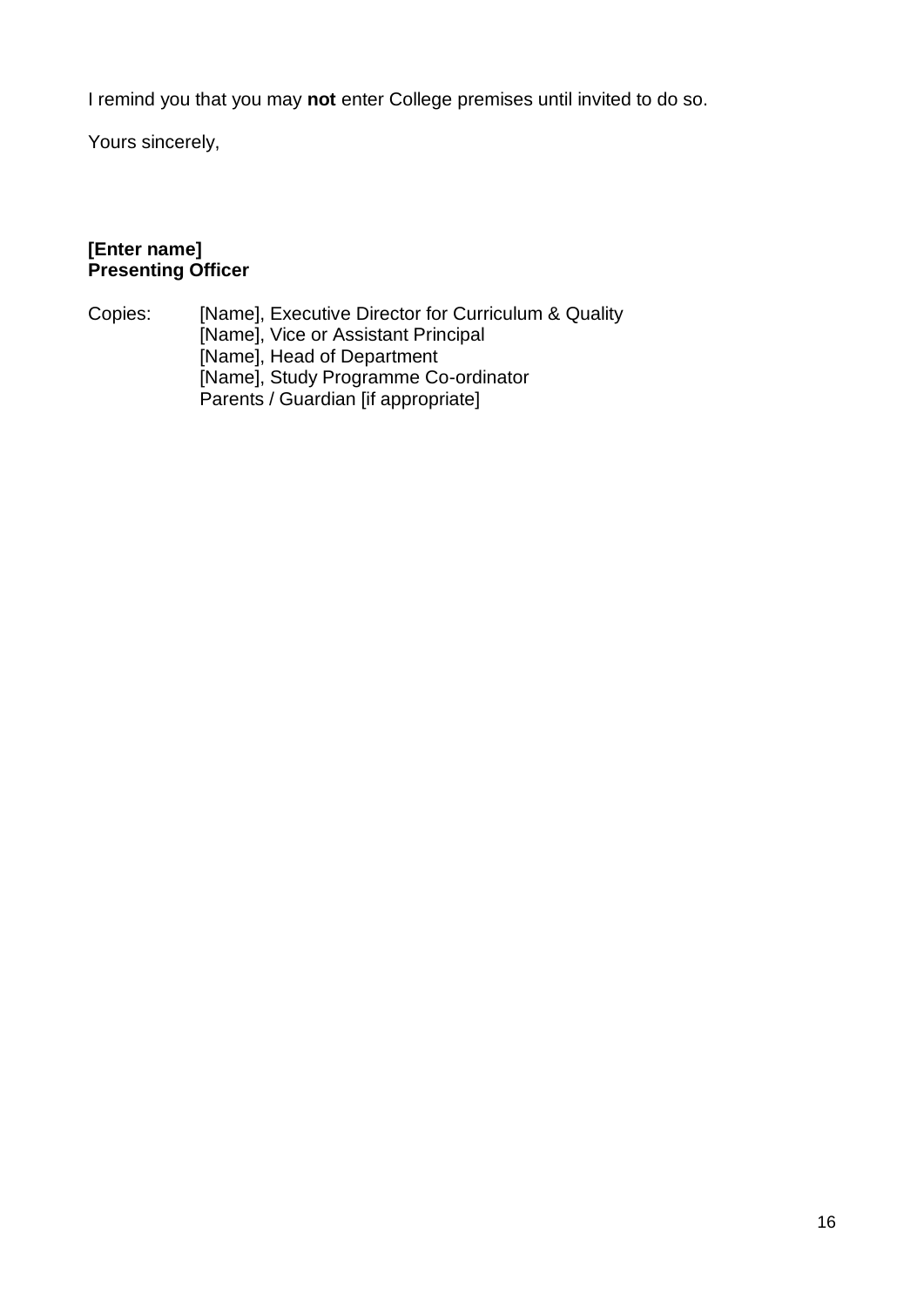# **FORMAL DISCIPLINARY MEETING LETTER**

[INSERT DATE]

[INSERT NAME / ADDRESS]

# **BY RECORDED DELIVERY**

Dear [SALUTATION]

## **Formal Disciplinary Meeting**

Further to my letter of [insert date of suspension letter], please find enclosed the following:

- A statement of the case, which sets out the alleged offences.
- The papers resulting from the investigation, which will be referred to at the meeting.
- A copy of the Policy and Procedures relating to the Conduct of Students at MidKent College.

The meeting will take place on **[Insert date, time and location].** You should arrive at reception 15 minutes prior to the meeting.

You can be accompanied by a friend, who can represent you at the meeting. The friend may not be a solicitor or any other legally qualified individual, unless the Executive Director for Curriculum & Quality has given prior consent.

The formal disciplinary meeting will be attended by:

- [Insert name], Presenting Officer
- [Insert name], Executive Director of …..
- Any witness called by the College
- [Insert name], note taker

You are strongly advised to attend this meeting. Should you decide not to attend, the meeting will take place in your absence and the sanctions decided on the evidence presented in the enclosed papers.

I must bring to your attention that the possible outcomes, if the case is found against you are a written warning, a suspension or expulsion.

Please email [Insert name and email address] to confirm your attendance at the above meeting.

Yours sincerely,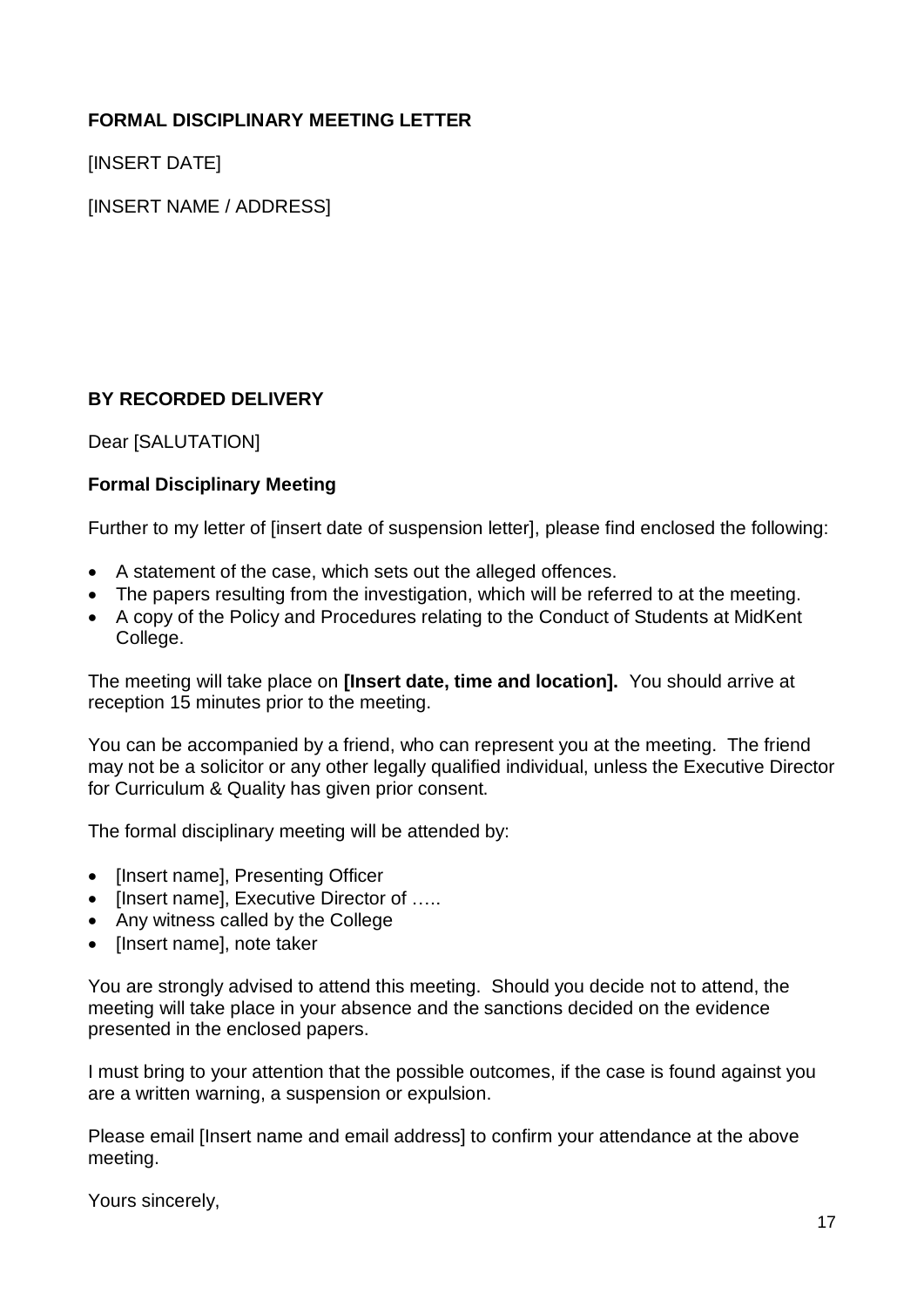# **[Enter name] Presenting Officer**

Copies: [Name], Executive Director for Curriculum & Quality [Name], Vice or Assistant Principal [Name], Head of Department [Name], Study Programme Co-ordinator Parents / Guardian [if appropriate]